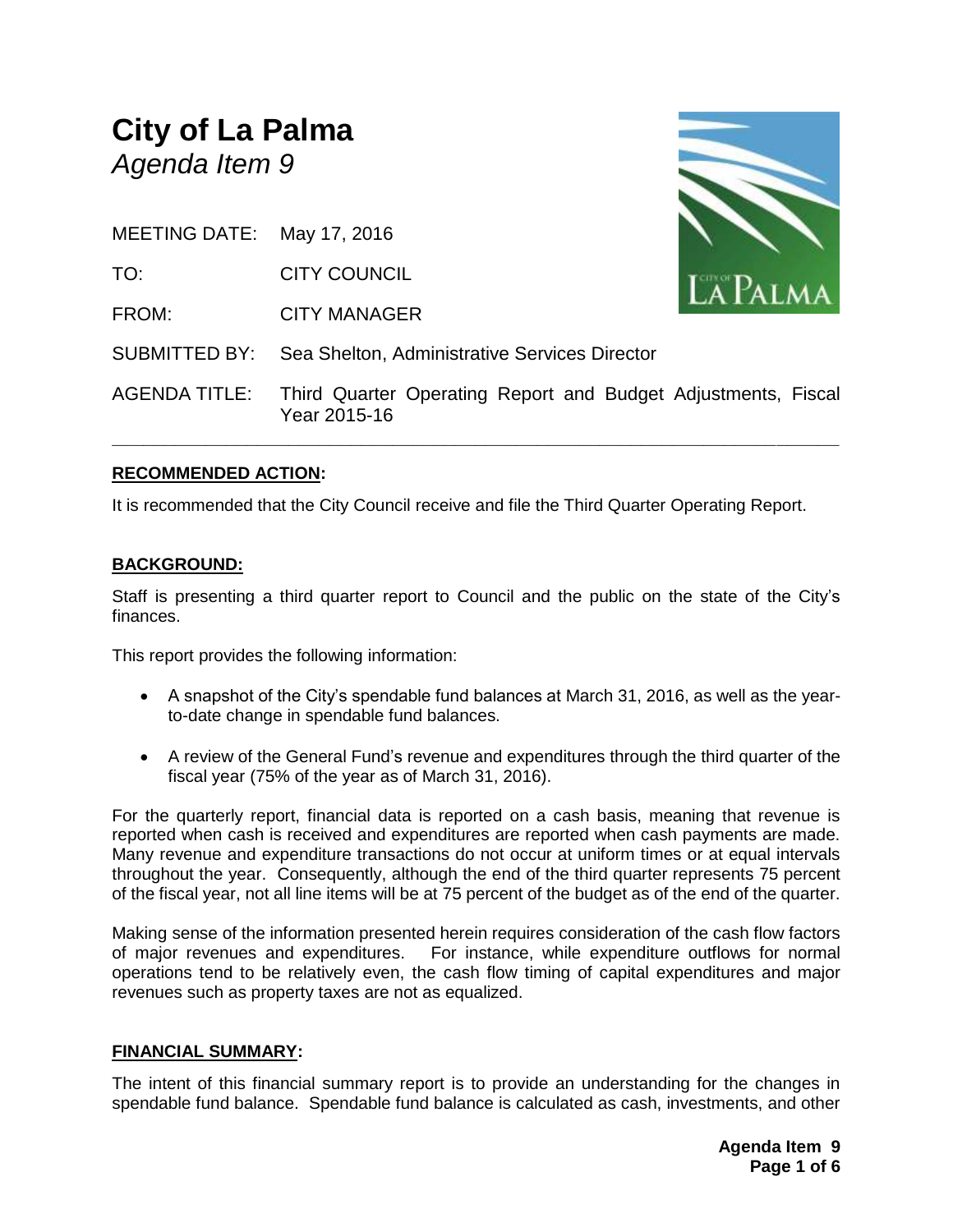current assets less current liabilities. Attached are the following summary schedules through March 31, 2016:

- Schedule of General Fund Revenues
- Schedule of General Fund Expenditures by Department
- Schedule of General Fund Expenditures by Category
- Schedule of Interfund Transfers by Fund
- Schedule of Spendable Fund Balances by Fund

The City's overall spendable fund balance has declined by \$1.7 million from the beginning of the fiscal year, from \$29.5 million to \$27.8 million at March 31, 2016. In comparison, the City's spendable fund balance declined by \$0.6 million during this same period in the prior year. The current year reduction of \$1.7 million in spendable fund balance is accounted for as follows:

- General Fund decreased by \$1.4 million
- Special Revenue Funds increased by \$0.4 million
- Capital Project Funds increased by \$0.7 million
- Internal Service Funds decreased by \$0.8 million
- Water & Sewer Enterprise Funds decreased by \$0.6 million

The balance of the financial review section will focus on the changes in these funds.

#### **General Fund**

As shown in the attached charts, General Fund revenues total \$6.2 million (62% of the amended budget) and expenditures total \$7.0 million (70% of the amended budget) through March 31, 2016. General Fund expenditures exceed revenues by \$0.8 million. The remaining \$0.6 million reduction in spendable fund balance is a result of \$0.2 transferred to the Capital Outlay Reserve Fund and \$0.4 transferred to the Risk Management Fund.

#### Revenues

Due to the timing of major revenue receipts, total General Fund revenue of \$6.2 million is at 62% of the \$10.1 million amended budget through the end of the third quarter. **By fiscal year-end, the City anticipates receiving the entire budgeted revenue of \$10.1 million.**

The three largest revenue sources are property tax, sales tax, and utility user's tax. Together, these three revenues account for 67% of the General Fund's amended revenue budget.

• Property Tax: The General Fund's largest revenue source, property tax, has \$1.96 million revenue recorded through March 31 (58% of the amended \$3.4 million budget). This percentage of revenue received is comparable with the prior year where the City had received 57% of the annual property tax revenue by March 31.

The property tax line item includes secured and unsecured property taxes (budgeted at \$2.1 million) as well as the property tax in lieu of vehicle license fees (budgeted at \$1.3 million). Secured and unsecured property tax payments are distributed in two main payments; the first payment is distributed in December during the second quarter, and the second payment is distributed in April during the fourth quarter. Property tax payments in lieu of vehicle license fees are received in two installments; the first distribution was in January 2016 (during the third quarter) and the second installment will be in May 2016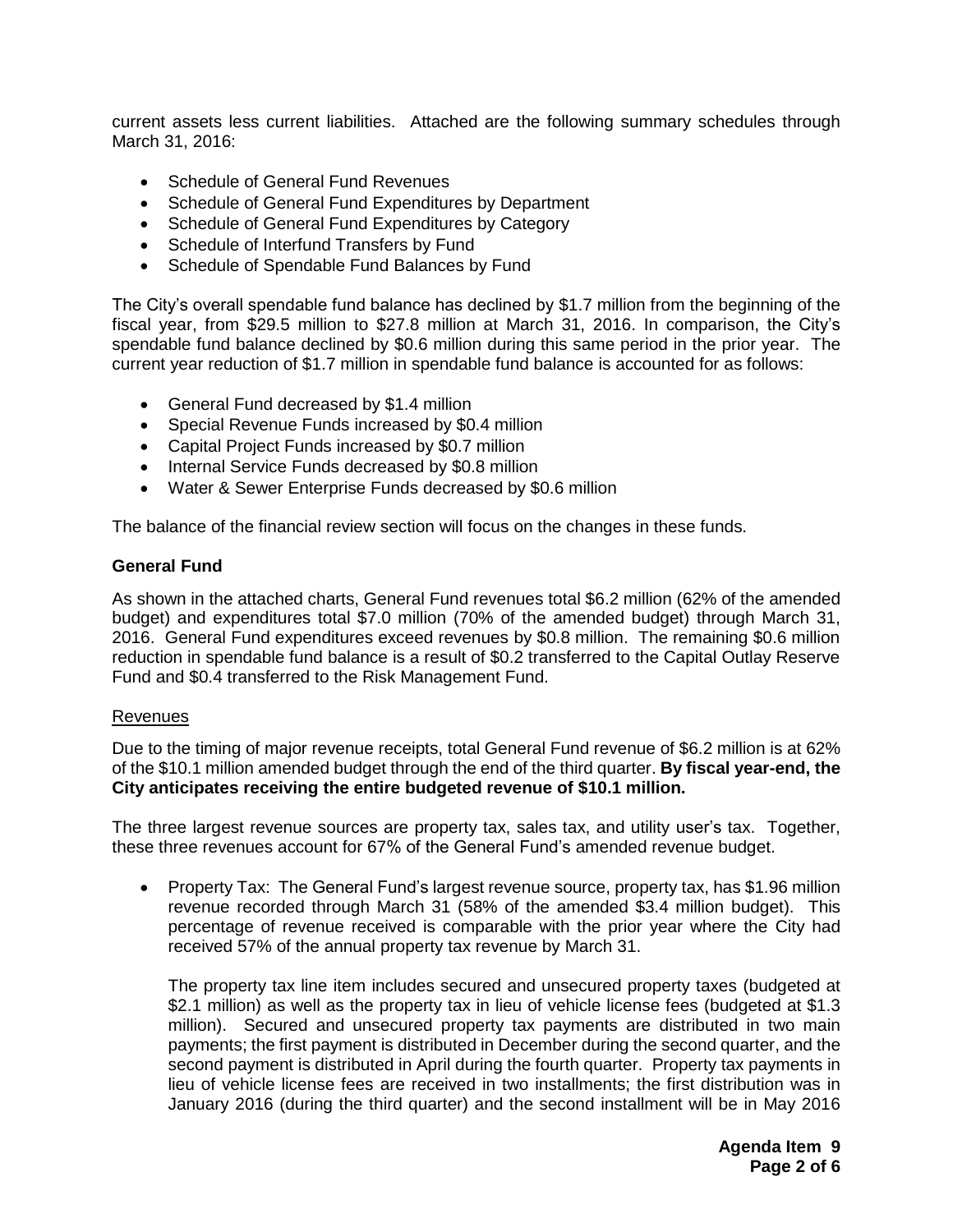(during the fourth quarter). **The City anticipates receiving all property tax revenue as budgeted.**

- Sales Tax: The next largest revenue source is sales tax which has \$1.2 million revenue recorded at March 31 (56% of the amended \$2.2 million amended budget). Sales tax receipts lag by two to three months, and the \$1.2 million recorded revenue is comprised of the following:
	- o FY 2014/15 additional receipts of \$83,300
	- o July December 2015 actual receipts of \$861,800 (net of Q1 rebates)
	- o January 2016 receipt for the month's estimated revenue of \$54,000
	- o January 2016 distribution of property tax in lieu of sales tax of \$247,000

**Net sales tax revenue for the fiscal year is estimated to be \$2.2 million** which is \$0.6 million less than the original budget. The major reasons for the decline in the year's estimated sales tax revenue are due to a current year refund of excess revenues received in a prior year revenue as well as a decline in fuel prices. This demonstrates the City's dependence on this volatile commodity market.

 Utility Users Tax: The third largest revenue source is utility users tax, budgeted at \$1.1 million. Payments received through March 31 total 67% of budget at \$765,200. Utility users tax payments lag by one month; consequently, extrapolating the eight months of payments received through March 31 to nine months results in an estimate of \$860,900 which is 75% of the amended budget. **The City anticipates receiving utility users tax revenue as budgeted.**

Following are descriptions of smaller revenue sources which have uneven revenue streams:

- Franchise Fees have revenue of \$129,300 through March 31, which is 32% of the \$403,500 amended budget. This percentage of revenue received is comparable with the prior year where the City had received 31% of the annual franchise fee revenue by March 31. Two of the largest franchise payments are received annually during the fourth quarter. **Franchise fees are estimated to approximate or slightly exceed the amended budget of \$403,500 by fiscal year-end.**
- Transient occupancy tax revenue of \$198,000 is at 66% of the 300,000 amended budget through March 31. Transient occupancy tax is paid on a quarterly basis and lags by one quarter. The City has received two of the four quarterly payments through March 31, and **the transient occupancy tax revenue is expected to approximate the budget by fiscal year-end.**
- Licenses and permits revenue totals \$309,800 through March 31 and is at 92% of the \$338,200 amended budget. As in years past, the majority of the license and permit revenue is collected through the business license annual renew process which occurs mostly during the beginning part of the fiscal year. **Licenses and permits revenue are expected to approximate or slightly exceed the budget by fiscal year-end.**
- Other revenue totals \$253,400 through March 31 and is at 50% of the amended budget of \$503,200. The major items included in this category are \$250,000 for administrative cost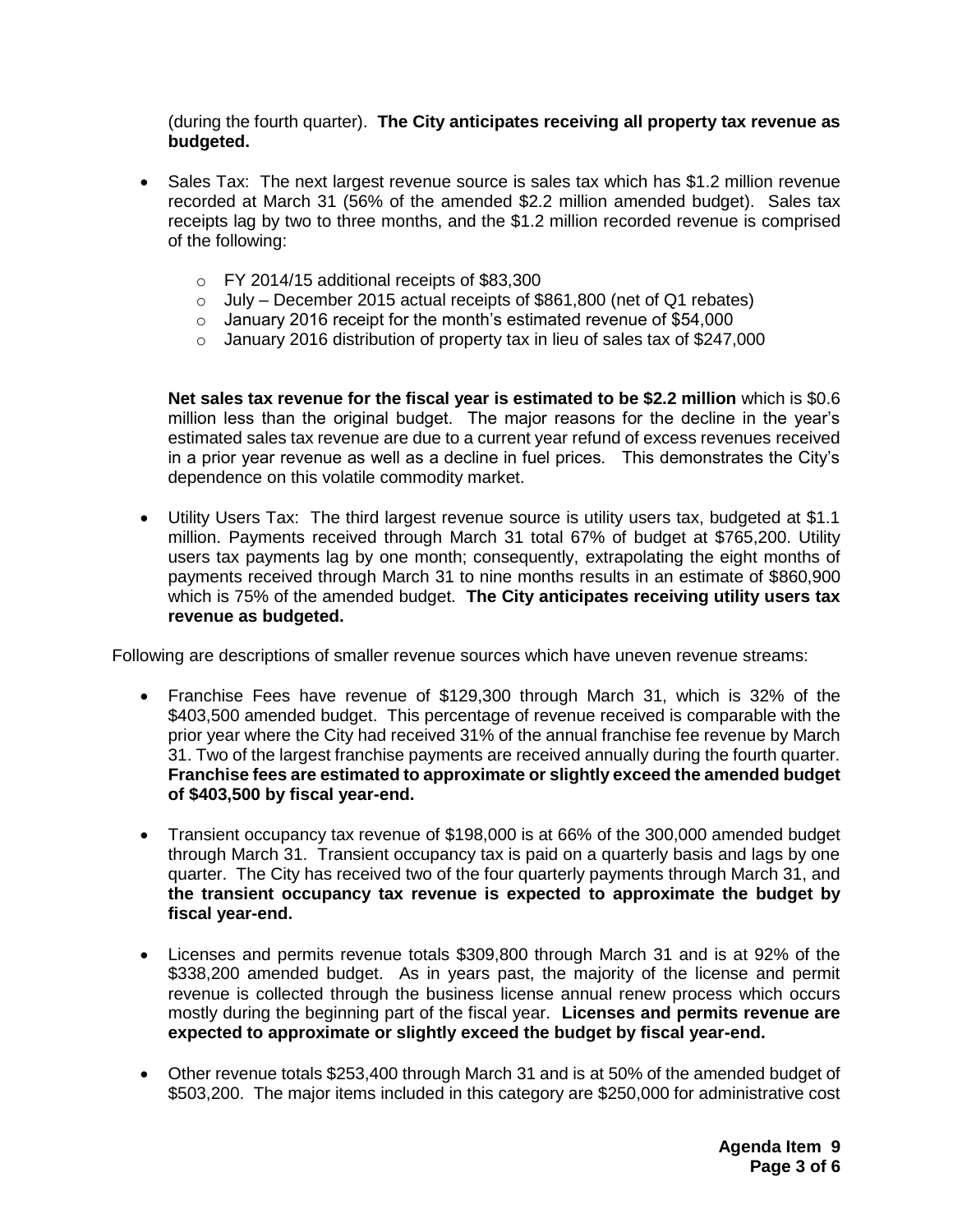reimbursement from the Successor Agency, \$120,000 for reimbursement from CERBT for OPEB payments made by the City, and \$50,000 for trash hauler rebates. Both the CERBT reimbursement and the trash hauler rebates occur annually during the fourth quarter. **Revenues are expected to approximate the budget at fiscal year-end.**

### **Expenditures**

The General Fund's expenditures total \$7.0 million at March 31 (70% of the \$10.0 million amended budget). This is comparable to the prior year, where 71% of the General Fund's annual expenditures were incurred by the end of the third quarter. **Staff anticipates that expenditures within all departments will approximate the amended budget amounts at fiscal year-end**.

- The General Government and Administrative Services Department is comprised of the divisions for City Council, City Manager, Legal Services, Administration, City Clerk, Community Promotions, Fiscal Services, Human Resources, and Technology & Communications. The amended budget for this department totals \$2.9 million, and as of March 31, expenditures total \$2.1 million (74% of the adopted budget).
- The Police Department has the largest expenditure budget at \$4.7 million (47% of the total General Fund amended budget). As of March 31, expenditures totaled \$3.3 million (71% of the amended budget).
- The Community Services Department covers a wide range of services that are provided to the citizens including Health & Wellness, Recreation Facility Operations, Special Events, Youth and Family Services, Citywide Maintenance, Engineering, Parks & Medians, and Street Maintenance divisions. This department has a budget of \$2.0 million. As of March 31, expenditures total \$1.3 million (63% of the amended budget).
- The Community Development Department accounts for the Building and Safety, Code Enforcement, and Planning divisions. As of March 31, expenditures total \$310,000 (68% of the amended budget).

The expenditure outflows for normal operations are at 70 percent of the amended budget: Personnel costs total \$4.9 million (74% of the adopted budget) and Maintenance & Operations costs total \$2.1 million (62% of the amended budget). The cash flow timing of capital expenditures is not as equalized, and capital outlay costs total \$8,000 (22% of the amended budget).

## **Special Revenue Funds**

Special Revenue funds are comprised of a variety of funds whose revenues are restricted for specific purposes. During the nine months ending March 31, 2016, the spendable fund balance of special revenue funds increased by \$369,000 to \$1.6 million. The special revenue funds with the most significant activity through March 31 are the Streets Fund (with an increase to spendable fund balance of \$56,000), the Measure M Fund (with an increase to spendable fund balance of \$194,000), the Public Safety Augmentation Fund (with an increase to spendable fund balance of \$26,000), Supplemental Law Enforcement Fund (with an increase to spendable fund balance of \$43,000), and the Successor Agency Housing Entity Fund (with an increase to spendable fund balance of \$36,000).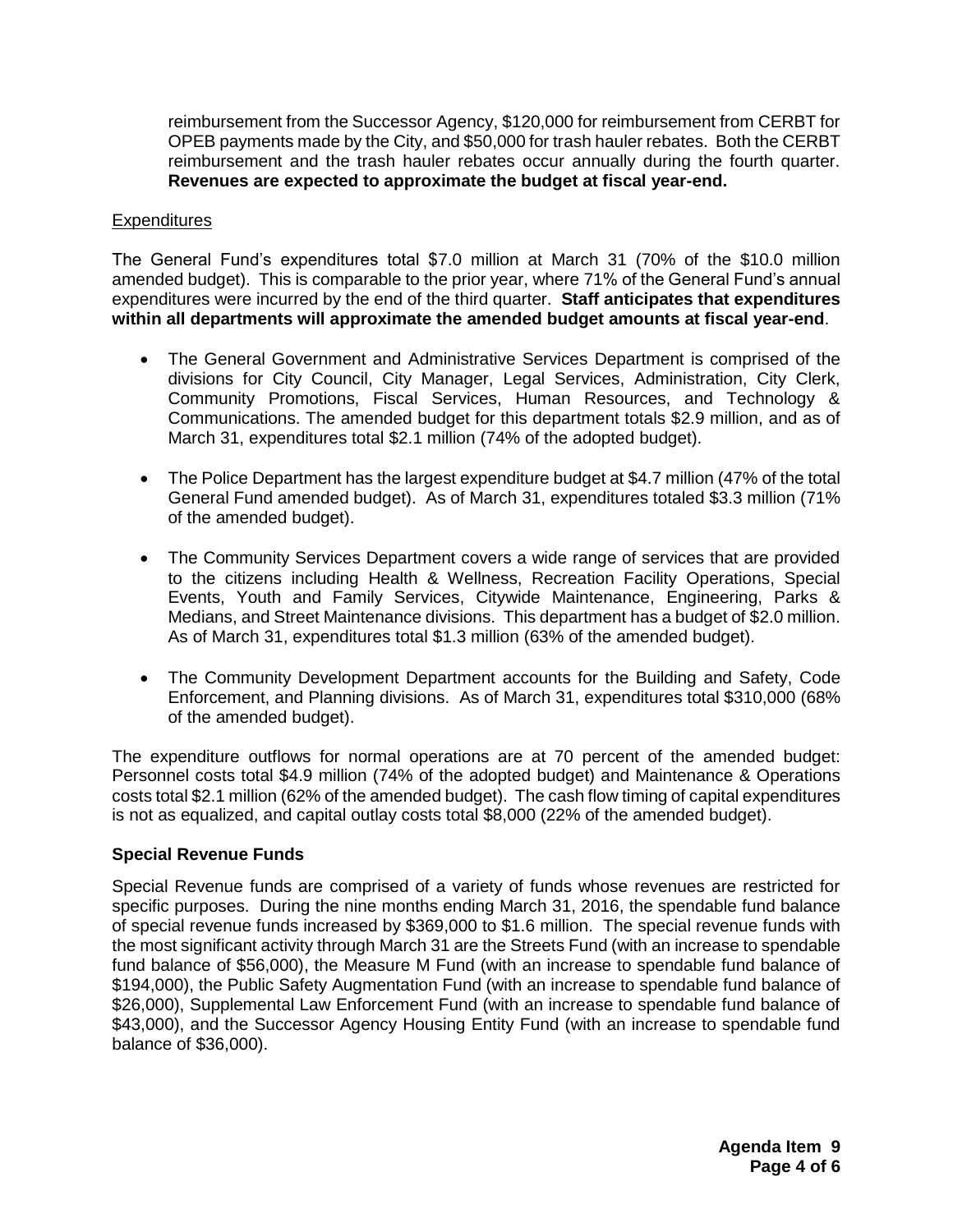## Streets Fund

During the nine months ending March 31, the Streets Fund had an increase to spendable fund balance of \$56,000, a result of revenues exceeding expenditures. Revenues consist of remittances from the State for the City's share of gas tax. Through the end of the third quarter, revenues total \$237,000 and are at 66% of the amended.

Operating expenditures consist of costs for normal street maintenance, traffic signal operations and maintenance, and traffic control operations. Operating costs total \$181,000 through March 31 and are at 66% of the budget. **The City is expecting to receive and expend the budgeted amounts of \$357,400 and \$317,500, respectively.**

## Measure M Fund

During the nine months ending March 31, the Measure M Fund had an increase to spendable fund balance of \$194,000, a result of revenues exceeding expenditures. Revenues consist of the City's share of revenues from the County's Measure M sales tax and total \$194,000 (19% of the \$1.0 million revenue budget) through March 31. The budgeted revenues consist of the City's fair share of Measure M sales tax monies and an additional \$750,000 grant for use on the City's Arterial Pavement Management Program. **The City anticipates receiving the fair share of Measure M2 monies as originally budgeted.**

Although \$1.3 million has been budgeted in FY 2015-16 for the Arterial Pavement Management project, there have been no expenditures as of March 31, 2016. This program cost will be expended, but this part of the Arterial Pavement Management project will likely be pushed into the next fiscal year resulting in expenditures and the corresponding grant revenue to be less than budgeted in FY 2015-16.

#### Public Safety Augmentation Fund

During the nine months ending March 31, the Public Safety Augmentation Fund had an increase to spendable fund balance of \$26,000, a result of revenues exceeding expenditures. Revenues consist of the money generated by a  $\frac{1}{2}$  cent sales tax under the State's Proposition 172 and are restricted in use for public safety programs. Payments received through March 31 total \$117,000 (66% of the amended budget) while expenditures for safety personnel total \$91,000 (53% of the amended budget). **The City anticipates receiving and spending all of the money as budgeted.**

## Supplemental Law Enforcement Fund

During the nine months ending March 31, the Supplemental Law Enforcement Fund had an increase to spendable fund balance of \$43,000. The City budgeted to receive \$100,200 in State money for front-line police services. Through March 31, the City has received \$107,200 (107% of the budget). The City has charged \$64,400 against these monies through March 31. **The City anticipates spending all of the money received during the year for front-line police services**.

#### Successor Agency Housing Authority Fund

During the nine months ending March 31, the Successor Agency Housing Authority Fund had an increase to spendable fund balance of \$36,000. Monies received in and payment made out of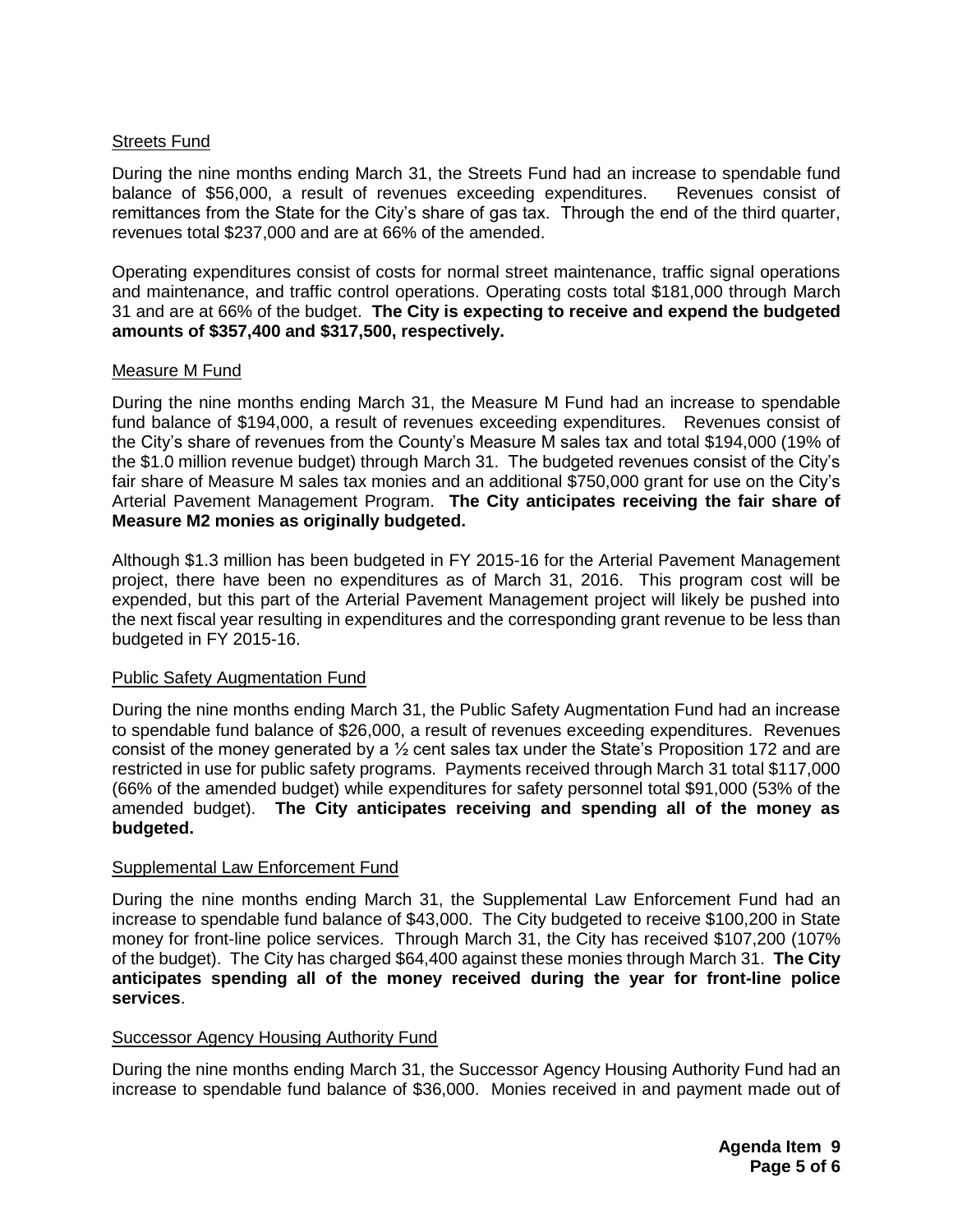this fund are related to the housing activities of the former redevelopment agency. **The City anticipates receiving and spending all of the money as budgeted.**

## **Capital Projects Funds**

The Capital Projects Funds are comprised of the Capital Outlay Reserve Fund (COR) and the One-Time Projects Fund. The One-Time Projects Fund has costs totaling \$19,600 through March for the Countywide 800 MHz Communication System. During the nine months ending March 31, 2016, COR incurred costs of \$307,400 for capital project costs. The arterial pavement management and the energy efficiency projects are the major projects worked on in FY 2015-16. Other projects that incurred costs include storm drain, ADA, street improvements, and building improvements.

## **Water and Sewer Funds**

The water and sewer funds had a total reduction in spendable fund balance of \$610,000. The reason for this is because revenues are less than expenses. Revenues total \$1.4 million (54% of budget) but lag by one or two months because of accounting for year-end receivables. Expenditures total \$2.0 million (44% of budget). Although through March 31 revenues and expenses are below anticipated amounts, by year-end, revenues and expenditures are anticipated to approximate the budgeted amounts.

## **Internal Service Funds**

The Internal Service Funds are comprised of the Risk Management, Vehicle Replacement, and Technology Replacement Funds. The Internal Service Funds began the year with a spendable fund balance of \$2.8 million which has been reduced by \$827,000 to \$1.9 million at March 31. The reduction in the spendable fund balance is mainly due to the annual insurance payments for workers' compensation, property, and general liability coverage which are due at the beginning of the fiscal year. The internal service funds recover costs by charging the General, Water, and Sewer Funds for their proportional share of the costs. This cost recovery is distributed evenly over the fiscal year, even when costs are incurred at the beginning of the fiscal year.

# **FISCAL IMPACT:**

This is a receive and file report which provides a summary of the year's fiscal activity through the end of the third fiscal quarter.

# **APPROVED:**

Administrative Services Director **City Manager** 

Attachments: 1. Third Quarter Summary Schedule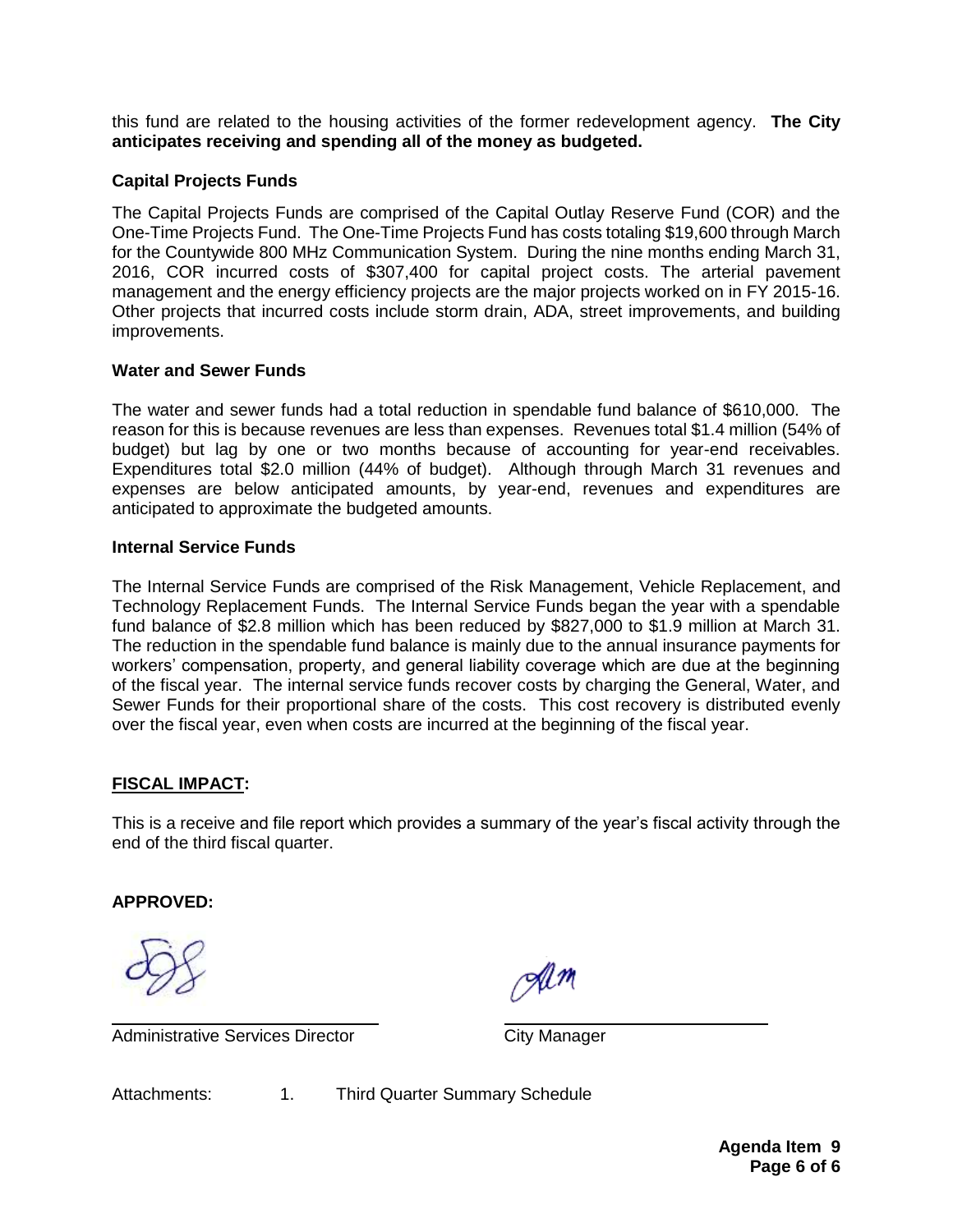**Attachment 1**

# **THIRD QUARTER FINANCIAL REPORT, FISCAL YEAR 2015-16 GENERAL FUND REVENUES BY TYPE FISCAL YEAR QUARTER ENDING MARCH 31, 2016**

|                                |                    |               | FY 2015-16            |               |                | FY 2014-15        |           |     |                       |           |  |  | Q3 Variance           |
|--------------------------------|--------------------|---------------|-----------------------|---------------|----------------|-------------------|-----------|-----|-----------------------|-----------|--|--|-----------------------|
|                                |                    |               | Year-to-Date          | Q3 Actual     | Q3 Actual      | <b>Prior Year</b> |           |     | <b>Prior YTD</b>      | Q3 Actual |  |  | FY 2015-16            |
|                                |                    |               | <b>Actual through</b> | as a % of     | as a % of      |                   | Actual    |     | <b>Actual through</b> | as a % of |  |  | to FY 2014-15         |
|                                | Adopted            | Amended       | 3/31/2016             | Adopted       | <b>Amended</b> |                   | Annual    |     | 3/31/2015             | Annual    |  |  | Increase /            |
| <b>Revenue Type</b>            | <b>Budget</b>      | <b>Budget</b> | (75% of FY)           | <b>Budget</b> | <b>Budget</b>  |                   | Revenue   |     | (75% of FY)           | Revenue   |  |  | <decrease></decrease> |
| <b>Property Tax</b>            | \$<br>3,311,500 \$ | 3,390,300 \$  | 1,963,624             | 59%           | 58%            | \$                | 3,260,967 | \$. | 1,874,587             | 57%       |  |  | \$<br>89,037          |
| Sales Tax                      | 2,822,400          | 2,208,000     | 1,246,703             | 44%           | 56%            |                   | 2,560,939 |     | 1,575,635             | 62%       |  |  | (328, 932)            |
| <b>Utility Users Tax</b>       | 1,139,300          | 1,149,300     | 765,204               | 67%           | 67%            |                   | 1,126,749 |     | 793,603               | 70%       |  |  | (28, 399)             |
| <b>Residual Property Tax</b>   | 133,900            | 200,000       | 141,853               | 106%          | 71%            |                   | 126,355   |     | 71,204                | 56%       |  |  | 70,649                |
| <b>Franchise Fees</b>          | 415,500            | 403,500       | 129,280               | 31%           | 32%            |                   | 407,114   |     | 126,814               | 31%       |  |  | 2,466                 |
| <b>Transient Occupancy Tax</b> | 345,000            | 300,000       | 198,006               | 57%           | 66%            |                   | 346,077   |     | 168,773               | 49%       |  |  | 29,233                |
| Licenses and Permits           | 295,200            | 338,200       | 309,793               | 105%          | 92%            |                   | 357,912   |     | 289,343               | 81%       |  |  | 20,450                |
| Intergovernmental              | 33,000             | 33,000        | 21,266                | 64%           | 64%            |                   | 51,591    |     | 13,324                | 26%       |  |  | 7,942                 |
| <b>Charges for Services</b>    | 490,100            | 512,600       | 410,060               | 84%           | 80%            |                   | 539,582   |     | 389,852               | 72%       |  |  | 20,208                |
| <b>Fines and Forfeitures</b>   | 161,000            | 160,200       | 101,152               | 63%           | 63%            |                   | 144,972   |     | 93,933                | 65%       |  |  | 7,219                 |
| Use of Money and Property      | 317,600            | 317,600       | 249,567               | 79%           | 79%            |                   | 236,877   |     | 207,240               | 87%       |  |  | 42,327                |
| Other Revenue                  | 411,500            | 503,200       | 253,449               | 62%           | 50%            |                   | 321,842   |     | 322,244               | 100%      |  |  | (68, 795)             |
| Interfund Charges              | 506,600            | 587,700       | 440,775               | 87%           | 75%            |                   | 283,100   |     | 212,325               | 75%       |  |  | 228,450               |
| <b>Total Revenues</b>          | 10,382,600         | 10,103,600 \$ | 6,230,732             | 60%           | 62%            | \$                | 9,764,077 |     | 6,138,877             | 63%       |  |  | 91,855                |
|                                |                    |               |                       |               |                |                   |           |     |                       |           |  |  |                       |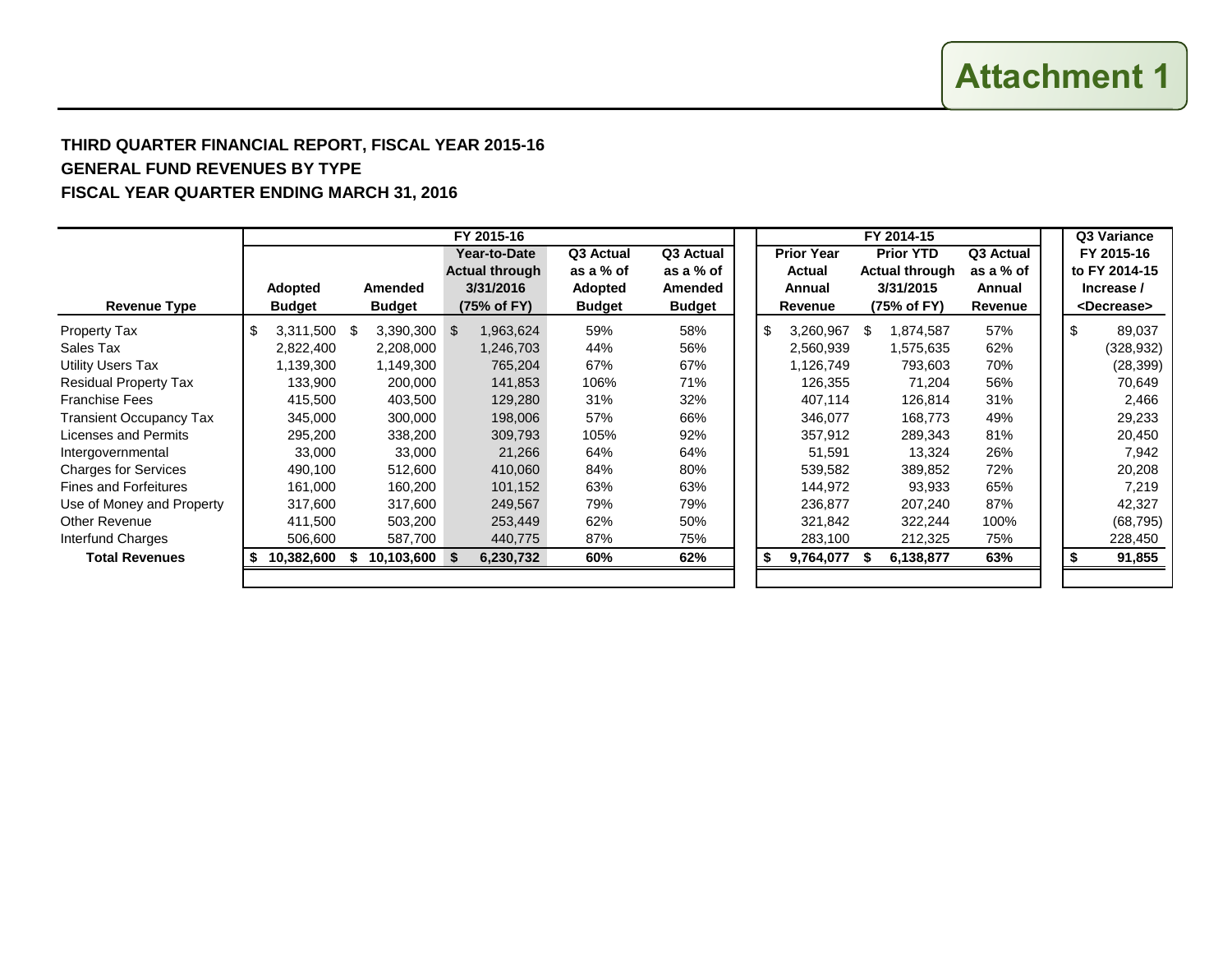#### **THIRD QUARTER FINANCIAL REPORT, FISCAL YEAR 2015-16 GENERAL FUND EXPENDITURES BY DEPARTMENT FISCAL YEAR QUARTER ENDING MARCH 31, 2016**

|                              |     |                |                  | FY 2015-16 |                       |               |               |  |                     | FY 2014-15            |                     |     | Q3 Variance           |
|------------------------------|-----|----------------|------------------|------------|-----------------------|---------------|---------------|--|---------------------|-----------------------|---------------------|-----|-----------------------|
|                              |     |                |                  |            | Year-to-Date          | Q3 Actual     | Q3 Actual     |  | <b>Prior Year</b>   | <b>Prior YTD</b>      | Q3 Actual           |     | FY 2015-16            |
|                              |     |                |                  |            | <b>Actual through</b> | as a % of     | as a % of     |  | Actual              | <b>Actual through</b> | as a % of           |     | to FY 2014-15         |
|                              |     | <b>Adopted</b> | Amended          |            | 3/31/2016             | Adopted       | Amended       |  | Annual              | 3/31/2015             | Annual              |     | Increase /            |
| <b>Department</b>            |     | <b>Budget</b>  | <b>Budget</b>    |            | (75% of FY)           | <b>Budget</b> | <b>Budget</b> |  | <b>Expenditures</b> | (75% of FY)           | <b>Expenditures</b> |     | <decrease></decrease> |
| General Government/Admin Svc | -SG | 2,690,700      | 2,872,340 \$     |            | 2,125,983             | 79%           | 74%           |  | \$<br>1,427,948 \$  | 966,230               | 68%                 | -\$ | (1) 159,753           |
| Police                       |     | 4,713,200      | 4,698,400        |            | 3,315,040             | 70%           | 71%           |  | 4.840.193           | 3,516,434             | 73%                 |     | (201, 394)            |
| <b>Community Services</b>    |     | 2,021,300      | 2,021,300        |            | 1,278,216             | 63%           | 63%           |  | 1,956,538           | 1,376,488             | 70%                 |     | (98, 272)             |
| <b>Community Development</b> |     | 454,100        | 455,100          |            | 309,876               | 68%           | 68%           |  | 526,198             | 347,915               | 66%                 |     | (38,039)              |
| Total                        |     | 9,879,300      | $$10,047,140$ \$ |            | 7,029,115             | 71%           | 70%           |  | 8,750,877 \$        | 6,207,067             | 71%                 |     | 822,048               |
|                              |     |                |                  |            |                       |               |               |  |                     |                       |                     |     |                       |

Note 1: The increase is due to charging employee benefits costs and a portion of the technology/communications costs to the General Fund Administration Department in FY 15/16 rather than to Internal Service Funds as was done in FY 14/15. The comparable prior year's employee benefits costs that were charged to the Internal Service Fund totaled \$1,747,323 and the comparable prior year's technology/communications costs that were charged to the General Fund totaled \$193,840. When these prior year costs are considered, then the Administation Department change from the prior year results in a decrease in costs of \$781,410.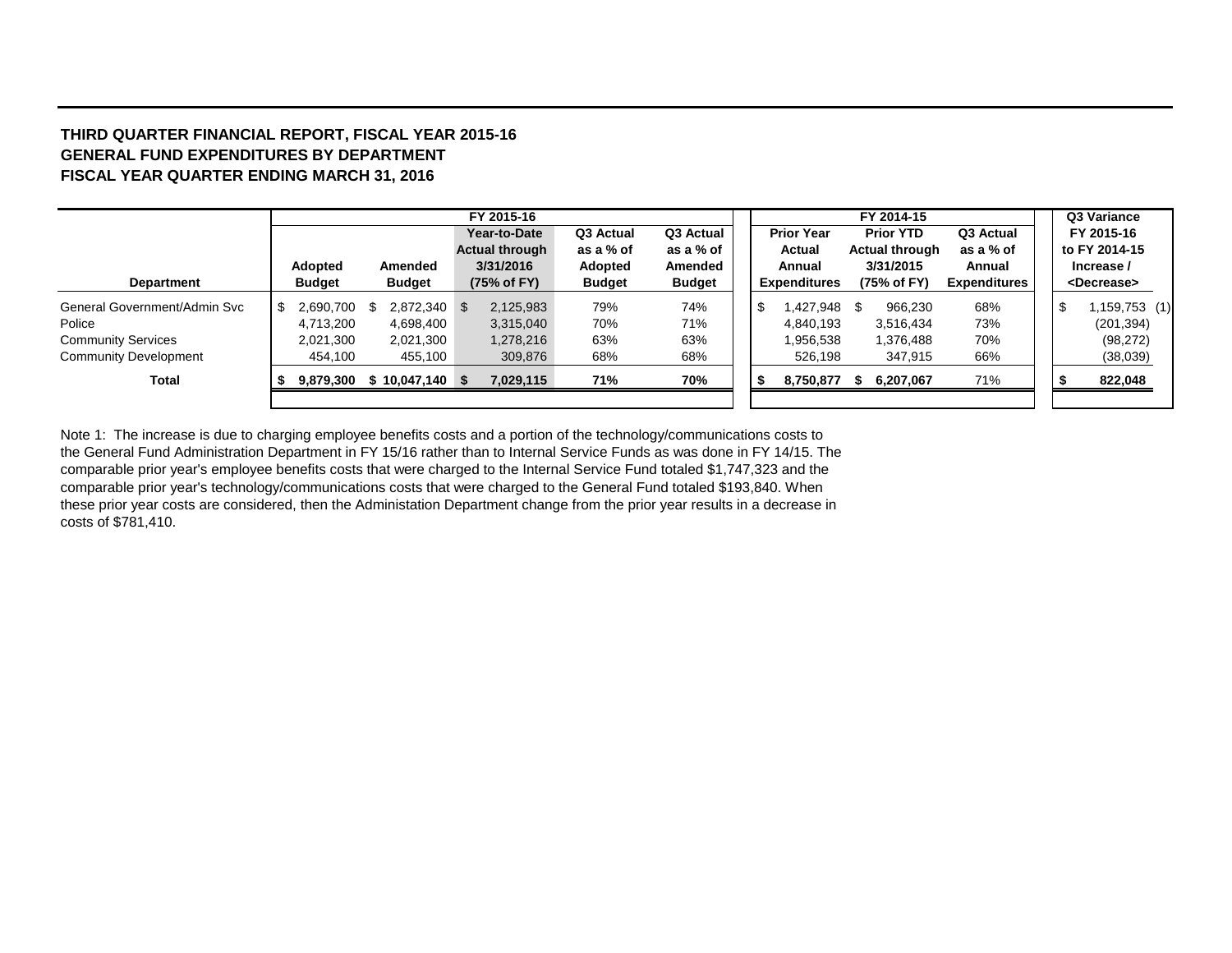#### **THIRD QUARTER FINANCIAL REPORT, FISCAL YEAR 2015-16 GENERAL FUND EXPENDITURES BY CATEGORY FISCAL YEAR QUARTER ENDING MARCH 31, 2016**

|                             |               |               | FY 2015-16            |               |               |     |                     | FY 2014-15            |                     |  | Q3 Variance           |  |
|-----------------------------|---------------|---------------|-----------------------|---------------|---------------|-----|---------------------|-----------------------|---------------------|--|-----------------------|--|
|                             |               |               | Year-to-Date          | Q3 Actual     | Q3 Actual     |     | <b>Prior Year</b>   | <b>Prior YTD</b>      | Q3 Actual           |  | FY 2015-16            |  |
|                             |               |               | <b>Actual through</b> | as a % of     | as a % of     |     | Actual              | <b>Actual through</b> | as a % of           |  | to FY 2014-15         |  |
|                             | Adopted       | Amended       | 3/31/2016             | Adopted       | Amended       |     | Annual              | 3/31/2015             | Annual              |  | Increase /            |  |
| <b>Expenditure Type</b>     | <b>Budget</b> | <b>Budget</b> | (75% of FY)           | <b>Budget</b> | <b>Budget</b> |     | <b>Expenditures</b> | (75% of FY)           | <b>Expenditures</b> |  | <decrease></decrease> |  |
| <b>Personnel Services</b>   | 6,576,000 \$  | 6,617,640 \$  | 4,904,444             | 75%           | 74%           | -\$ | 5,969,578           | 4,300,450             | 72%                 |  | 603,994 (1)           |  |
| Maintenance and Operations  | 3,267,200     | 3,393,400     | 2,116,612             | 65%           | 62%           |     | 2,772,165           | 1,900,306             | 69%                 |  | 216,306 (2)           |  |
| Capital Outlay/Improvements | 36.100        | 36,100        | 8,059                 | 22%           | 22%           |     | 9,134               | 6,311                 | 69%                 |  | 1,748                 |  |
| Total                       | 9,879,300     | 10,047,140 \$ | 7,029,115             | 71%           | 70%           |     | 8,750,877           | 6,207,067             | 71%                 |  | 822,048               |  |
|                             |               |               |                       |               |               |     |                     |                       |                     |  |                       |  |

Note 1: The increase is due to charging employee benefits costs to the General Fund Administration Department in FY 15/16 rather than to an Internal Service Funds as was done in FY 14/15. The comparable prior year's employee benefits costs that were charged to the Internal Service Fund totaled \$1,747,323. When these prior year costs are considered, then the personnel services cost change from the prior year results in a decrease in costs of \$1,143,329.

Note 2: The increase is due to charging a portion of the technology/communications costs to the General Fund Administration Department in FY 15/16 rather than to an Internal Service Fund as was done in FY 14/15. The comparable prior year's technology/communications costs that were charged to the General Fund totaled \$193,840. When these prior year costs are considered, then the Maintenance and Operations costs change from the prior year results in an increase in costs of only \$22,466.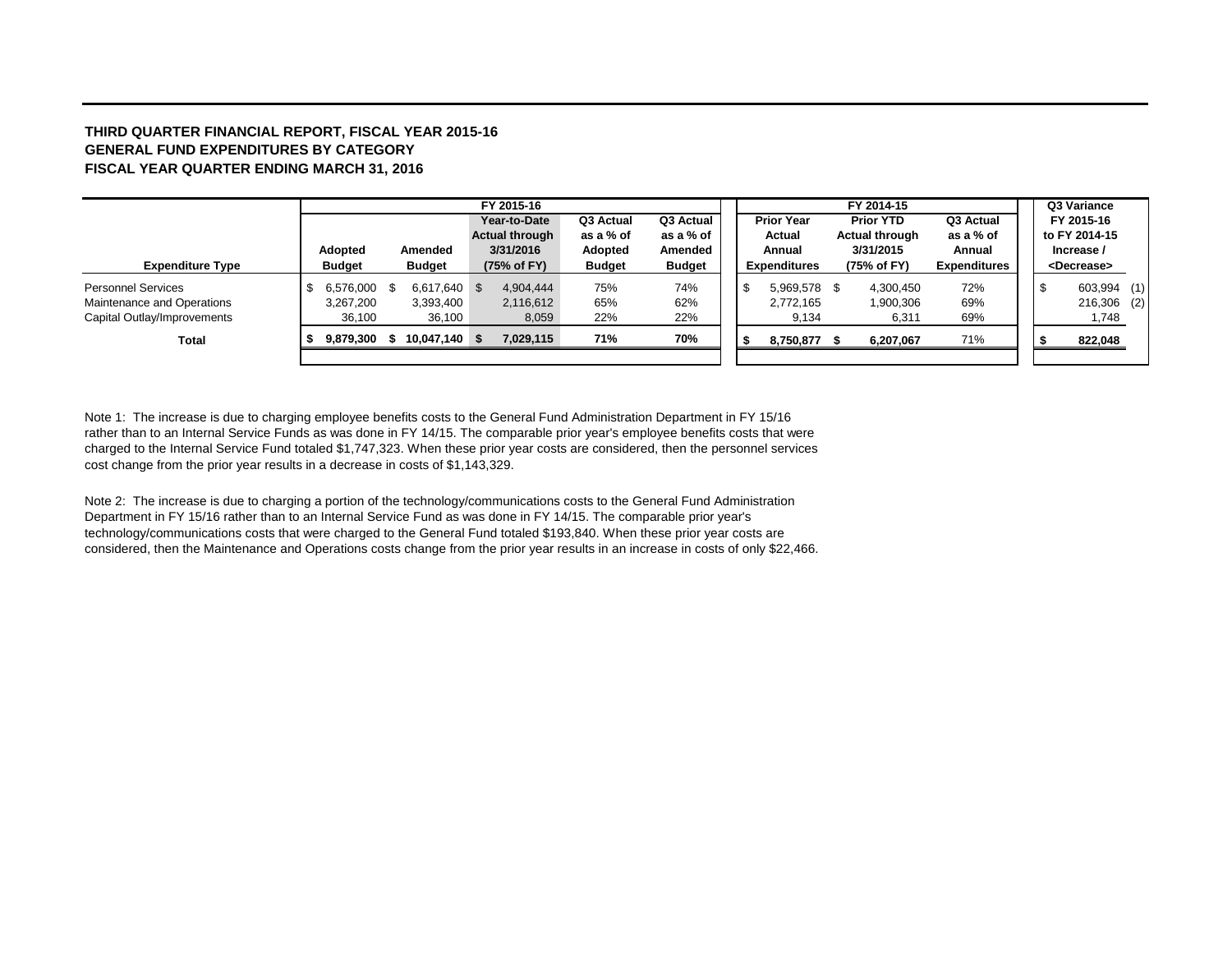# **THIRD QUARTER FINANCIAL REPORT, FISCAL YEAR 2015-16 SCHEDULE OF INTERFUND TRANSFERS FISCAL YEAR QUARTER ENDING MARCH 31, 2016**

|                                 |   | <b>Transfers Out</b>     |    |                 |  |             |      |                          |                  |             |      |               |  |
|---------------------------------|---|--------------------------|----|-----------------|--|-------------|------|--------------------------|------------------|-------------|------|---------------|--|
|                                 |   |                          |    | <b>Building</b> |  |             |      |                          | <b>Successor</b> |             |      |               |  |
|                                 |   | General                  |    | Replacement     |  | Water       |      | <b>Sewer</b>             |                  | Agency      |      |               |  |
| <b>Transfers In</b>             |   | <b>Fund</b>              |    | <b>Fund</b>     |  | <b>Fund</b> |      | <b>Fund</b>              |                  | <b>Fund</b> |      | <b>Totals</b> |  |
| Capital Outlay Reserve Fund     | ა | 250,000                  | \$ | 777,482 \$      |  |             | - \$ |                          | $-$ \$           | $\sim 10$   | -\$  | 1,027,482     |  |
| Successor Agency Housing Entity |   |                          |    |                 |  |             |      | $\overline{\phantom{a}}$ |                  | 16.819      |      | 16,819        |  |
| Water Capital Reserve Fund      |   | $\overline{\phantom{0}}$ |    |                 |  | 224,700     |      |                          |                  |             |      | 224,700       |  |
| Sewer Capital Reserve Fund      |   | ٠                        |    |                 |  |             |      | 54.200                   |                  |             |      | 54,200        |  |
| <b>Risk Management Fund</b>     |   | 359,000                  |    | ٠               |  |             |      | $\overline{\phantom{a}}$ |                  |             |      | 359,000       |  |
| <b>Totals</b>                   |   | 609,000                  | S  | 777,482 \$      |  | 224,700     | S    | 54,200                   | Ŝ.               | 16,819      | - \$ | 1,682,201     |  |
|                                 |   |                          |    |                 |  |             |      |                          |                  |             |      |               |  |